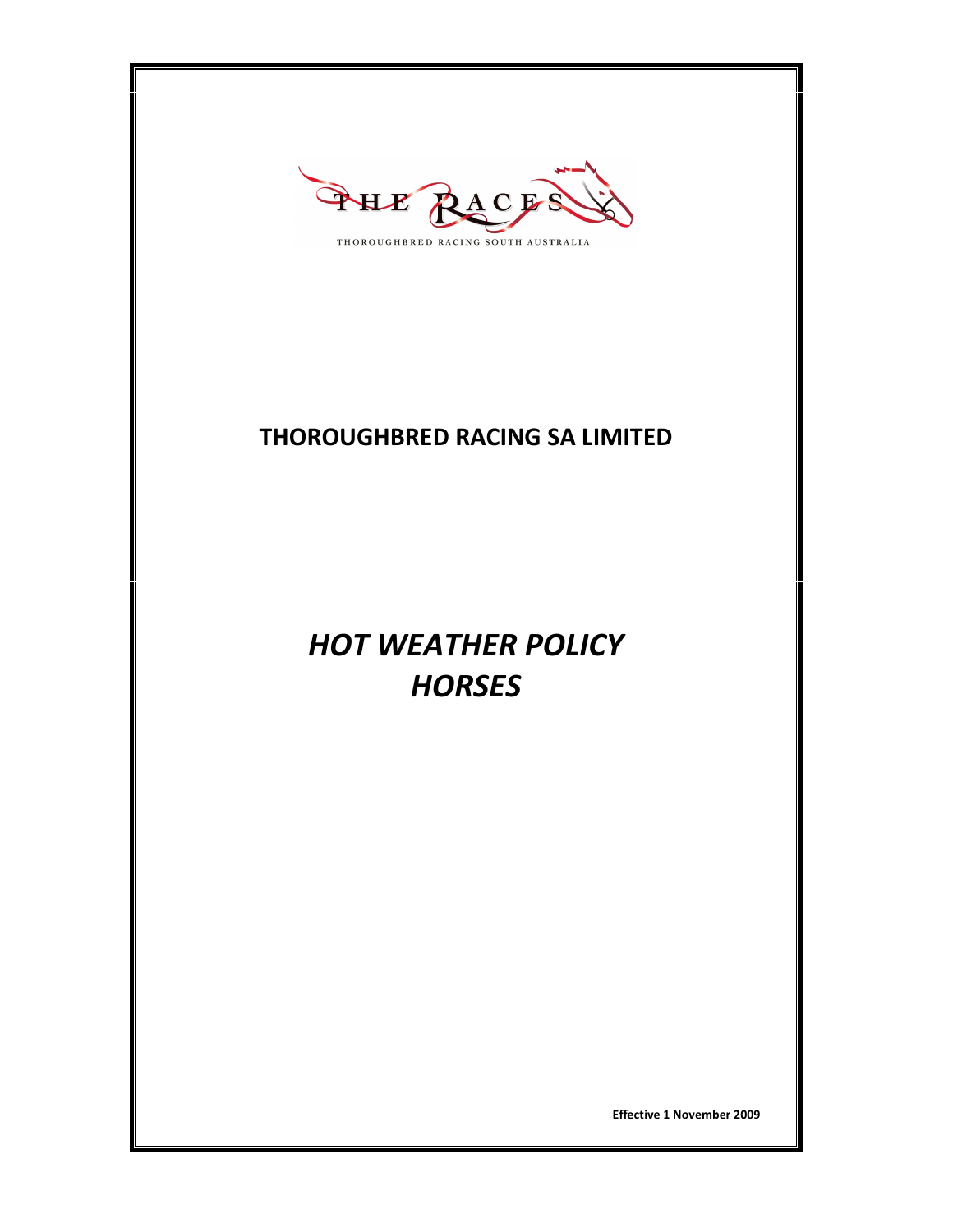

## HOT WEATHER POLICY - HORSES

#### Purpose:

This Policy is intended to provide guidance to the thoroughbred racing industry in order to protect the welfare of and minimize the effects on horses racing at ALL South Australian racecourses and training at venues during hot weather.

#### Preamble:

A common ailment observed in horses as a consequence of hot weather is heat stress.

Most horses easily adjust to conditions of high heat and/or humidity. In general, thoroughbred races are conducted over relatively short distances, so exertion in the heat only occurs for a short period. The amount of heat generated and body water lost is minimal when compared to other horse sports.

Heat stress after exercise is most likely to be seen on days when both the ambient temperature and relative humidity are high and wind speeds are low or absent (conditions of high environmental thermal load).

Horses cool themselves efficiently by evaporative cooling. As sweat and water molecules evaporate from the skin these molecules absorb and remove body heat causing the horse to cool. If the ambient temperature and humidity are both high this will slow the rate of transfer of heat from the horse's body into the environment and any cooling effect will be reduced or delayed, increasing the risk of heat stress.

Local experience identifies that heat stress is most likely to occur on days when the ambient temperature is 35°C or above or the Wet Bulb Globe Temperature is 26°C (WBGT sun). Days on which the humidity is high or there is an absence of air movement are susceptible to an increased risk of heat stress.

#### Application:

This Policy applies to all race meetings conducted under the control of TRSA Limited and the Rules of Racing.

#### Date of Effect:

This Policy, as amended, shall take effect from 1 November, 2009 and may be repealed or amended from time to time by TRSA Limited.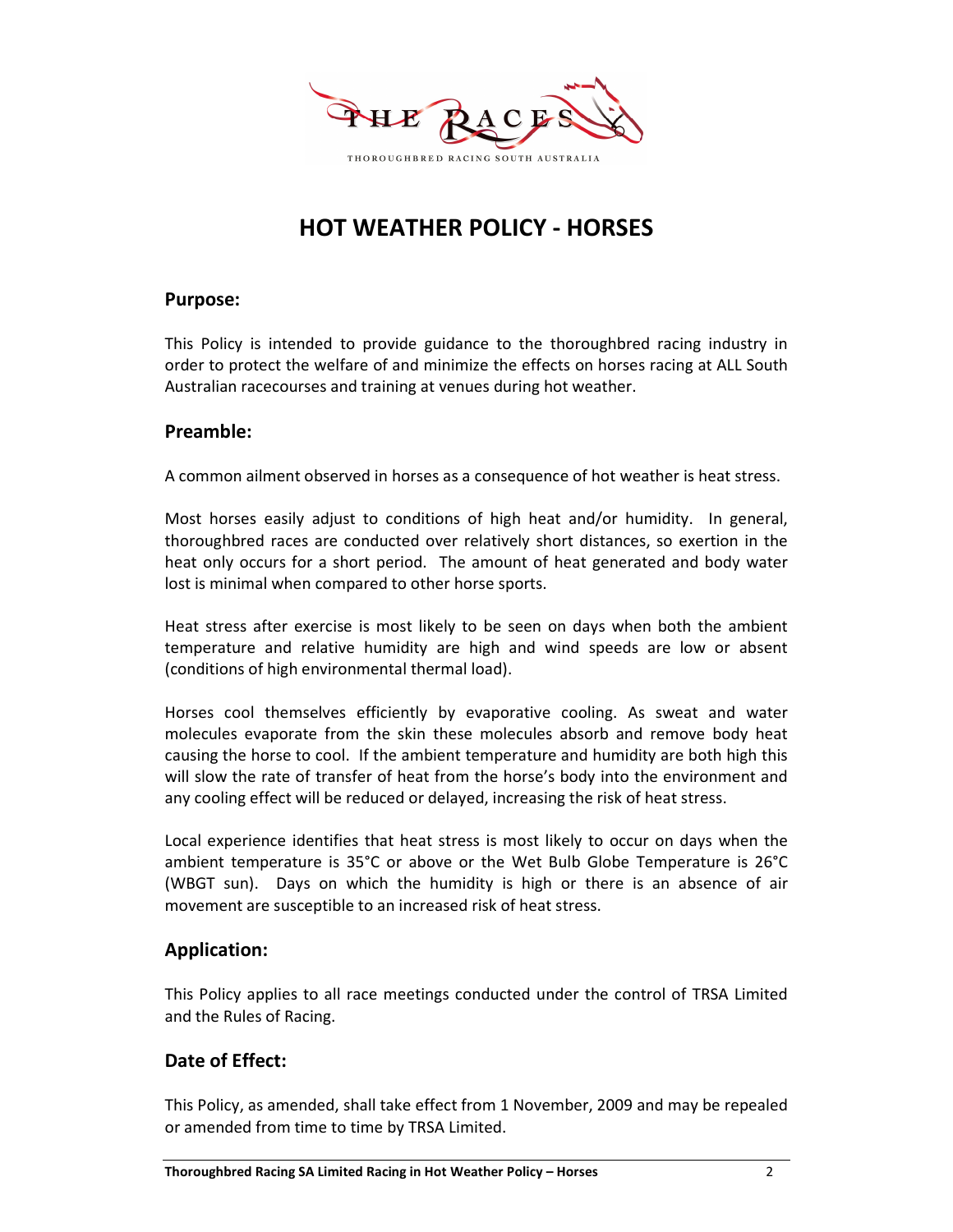#### Symptoms of Heat Stress:

Symptoms of heat stress are:

- rapid shallow breathing (as in panting);
- very high body temperature;
- flared nostrils;
- a congestion appearance of the gum;
- staggering or weakened gait;
- abnormal, irrational behaviour such as lashing out with hooves etc; and
- (in extreme circumstances) collapse.

#### Circumstance contributing to Heat Stress:

The susceptibility of a horse to heat stress may not solely be influenced by temperature or the prevailing conditions. Certain other factors may adversely affect an individual horse's ability to withstand racing in hot weather.

These include:

- travelling a horse long distances prior to or on the same day as competition;
- an excitable temperament;
- younger horses less acclimatised to heat;
- heavy sweating;
- withholding drinking water on the day of racing.

Note: Depriving a horse of water prior to racing is not a recommended practice.

During late spring or early summer horses may exhibit heat stress on days when the ambient temperature is relatively low (30°C) with relatively moderate humidity.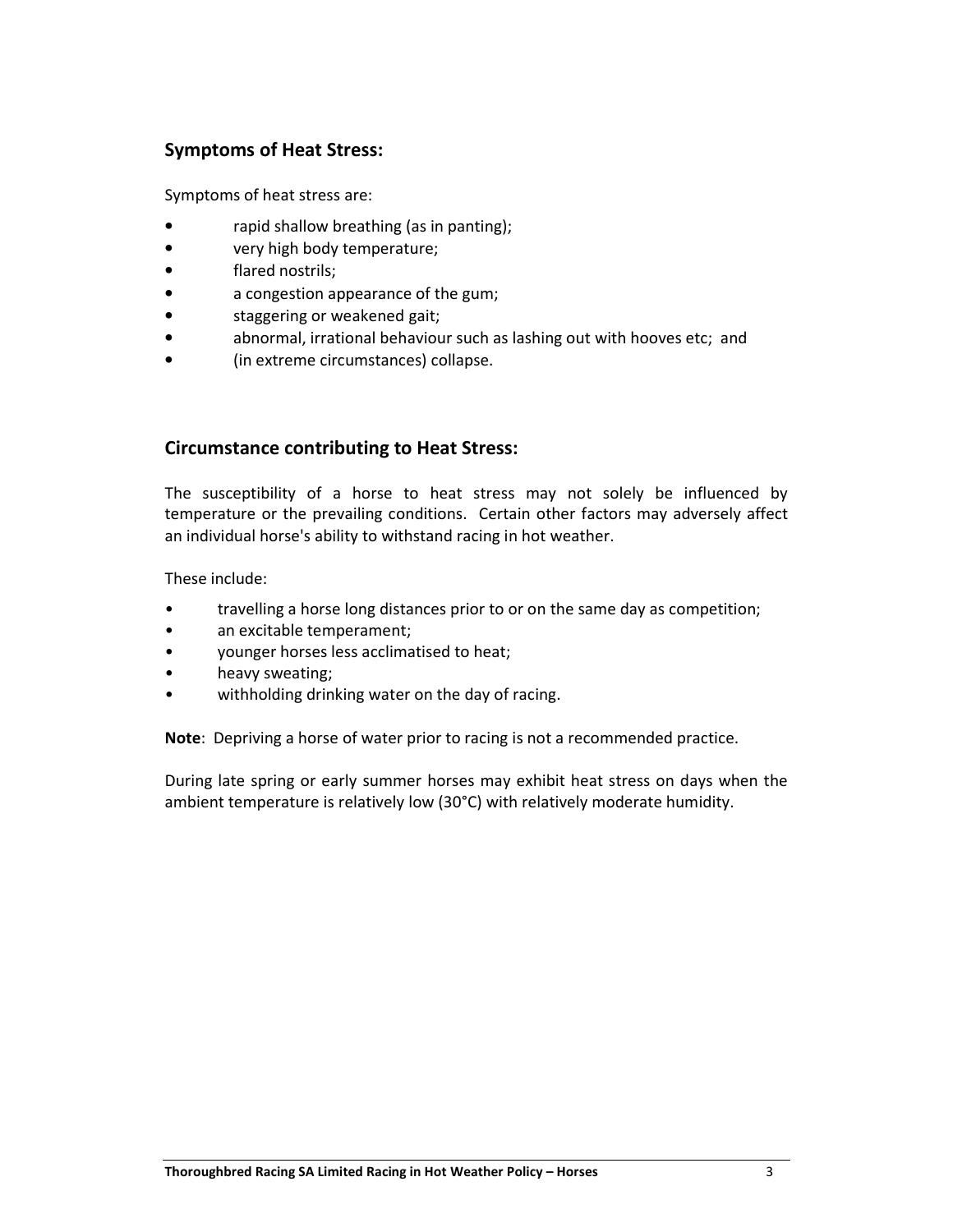#### Requirements of the Stewards:

It shall be the responsibility of the Chairman of Stewards acting at any race meeting to;

- obtain and monitor the forecast conditions for a race meeting;
- initiate the Policy, where necessary, and ensure the provisions are appropriately observed, where applicable;
- liaise with the Race Club regarding requirements;
- during a race meeting, monitor Thermal Comfort Observation levels as provided on the Bureau of Meteorology website (www.bom.gov.au);
- throughout a race meeting, liaise with and take advice from the Veterinary Surgeons regarding the prevailing conditions and the condition of any horse;
- consider whether modifying the racing programme may provide improved conditions; and
- minimise the time that horses are required to parade and/or be held in mounting enclosures both pre- and post-race or behind the starting barriers
- Note: Modification of a race programme might include the advancement or delay in the racing programme if it appears likely the extreme conditions might ease and/or could be avoided.

In the event a trainer, concerned at the manner in which any horse is coping with the prevailing conditions, approaches the Stewards seeking to withdraw a horse from its race engagement, the Stewards shall consider all submissions on merit. Depending on the prevailing conditions, the Stewards may seek the opinion of the Veterinary Surgeon before adjudicating on any submission.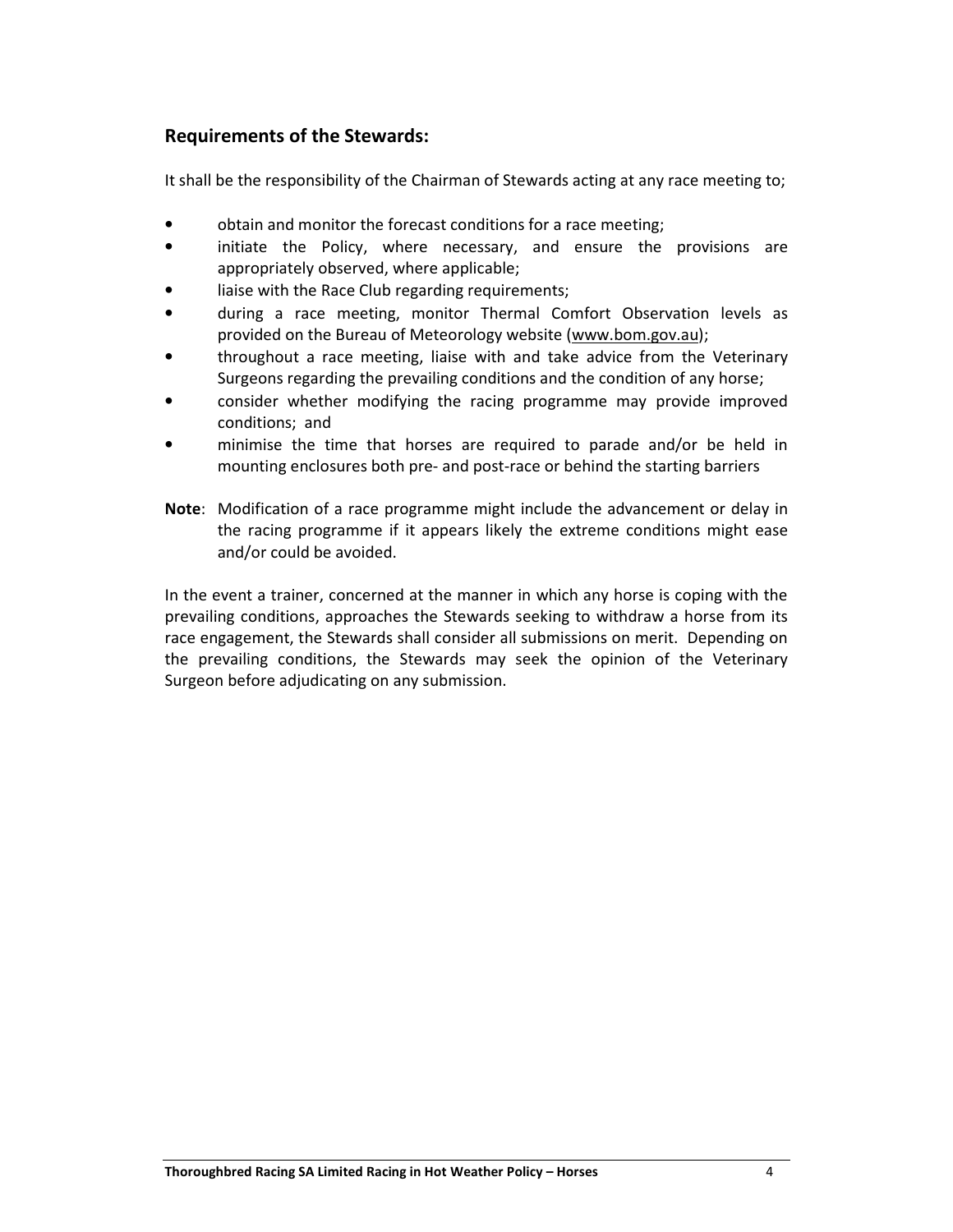#### Policy Level 1:

This Policy will apply on ALL race days where the forecast temperature is 35°C (ambient) or 26°C (WBGT sun) or above.

The Club shall be instructed -

- To provide additional hoses and water containers in the mounting enclosure and the horse stalls area to maximise the trainers' ability to apply evaporative cooling techniques and opportunities for horses to drink; and
- To ensure the swabbing stall is as comfortable as possible

The Club Veterinary Surgeons will scrutinize all horses –

- presented in the mounting enclosure pre-race;
- on arrival at the barriers;
- on return to the enclosure post-race; and
- while detained in the swabbing area (either pre- or post-race)

If the Club Veterinary Surgeon is concerned about a horse's condition pre-race he shall immediately report his concern to the Stewards.

Any horse found to be exhibiting signs of heat stress will immediately be given appropriate treatment – refer Page 7. The Veterinary Surgeon may determine that intravenous medication is necessary.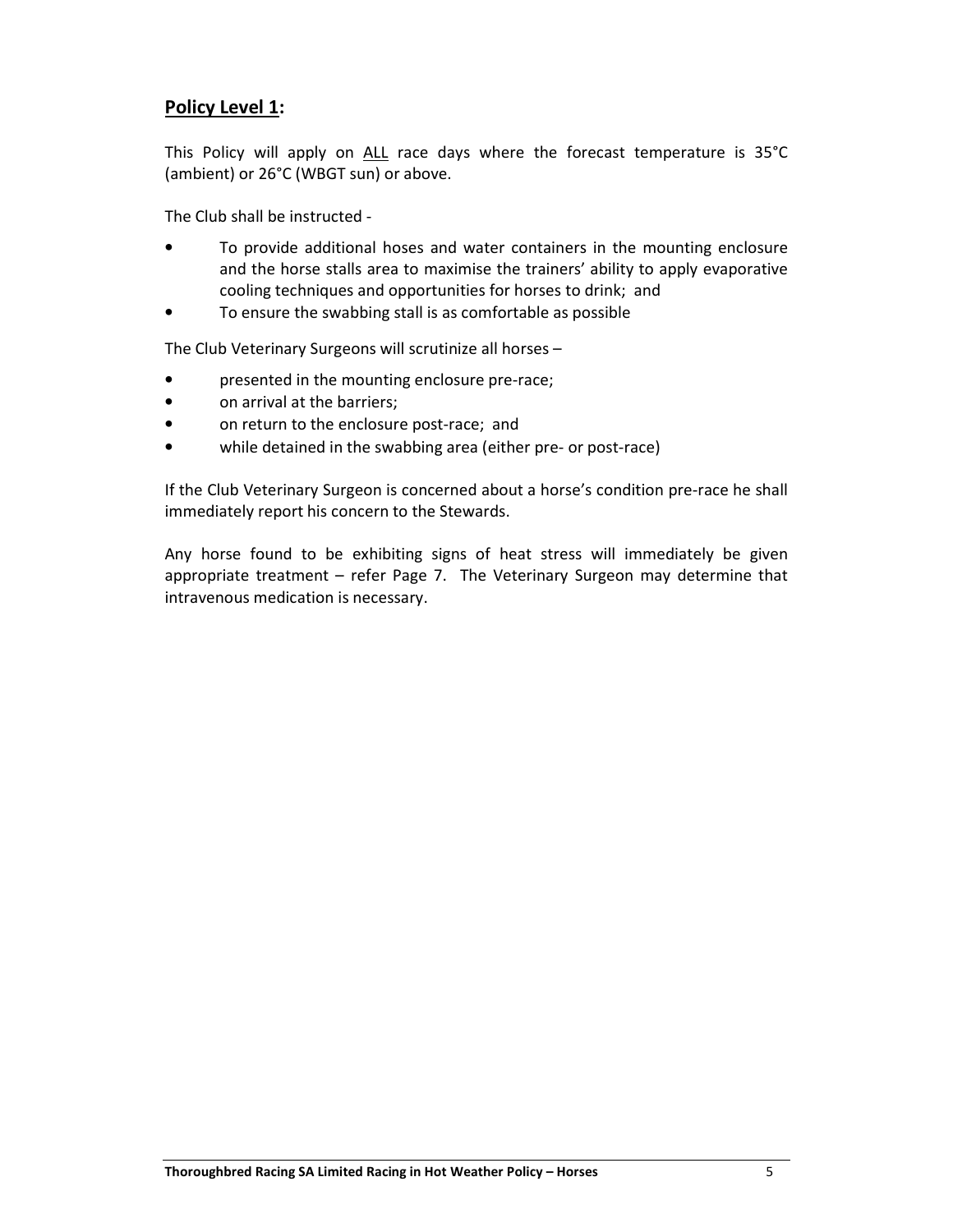### Policy Level 2: (to be read with Policy Level 1)

In the event the forecast temperature for a race day is 38°C (ambient), or above, or 32°C (WBGT sun), Stewards must take advice from the Veterinary Surgeon/s in considering whether to proceed or modify the programme for that race meeting.

Should the Stewards determine to continue the racing programme, in addition to the measures listed in Part 1, they may instruct that -

- an additional Veterinary Surgeon be provided;
- additional equipment be provided to assist the comfort of horses;
- an adequate supply of intravenous fluids and electrolytes are available;
- a Veterinary Surgeon be available post race at a position as directed by the Stewards for riders to report concerns regarding a horse; and
- Riders, if they become concerned at the condition of their mount post-race, should proceed to the Veterinary Surgeon positioned for that purpose on the track at the entrance to the mounting enclosure.

The Veterinary Surgeon/s will, in addition to duties described in Policy Level 1, scrutinize all horses –

- upon arrival on course paying particular regard to horses identified as travelling in excess of one hour to attend the meeting;
- pre-race monitoring the horse for symptoms of increased body temperature. Any horse observed with a high body temperature (eg: in excess of 38.5°C) should continue to be monitored with particular attention to its suitability to race. If required, instruction should be provided to reduce the body temperature prior to racing;
- examine all runners upon arrival at the starting point;
- post-race the Veterinary Surgeon shall take a position as instructed by the Stewards in order to respond to any concern expressed by a rider or to identify and assist any horse requiring first aid;
- while detained in the swabbing area (either pre- or post-race) to monitor horses sweating or becoming distressed when in the stall and/or during the sampling procedure; and
- subsequent to the race to ensure all horses have recovered appropriately to permit travel.

NOTE: No horse shall leave the course without the approval of a Veterinary Surgeon.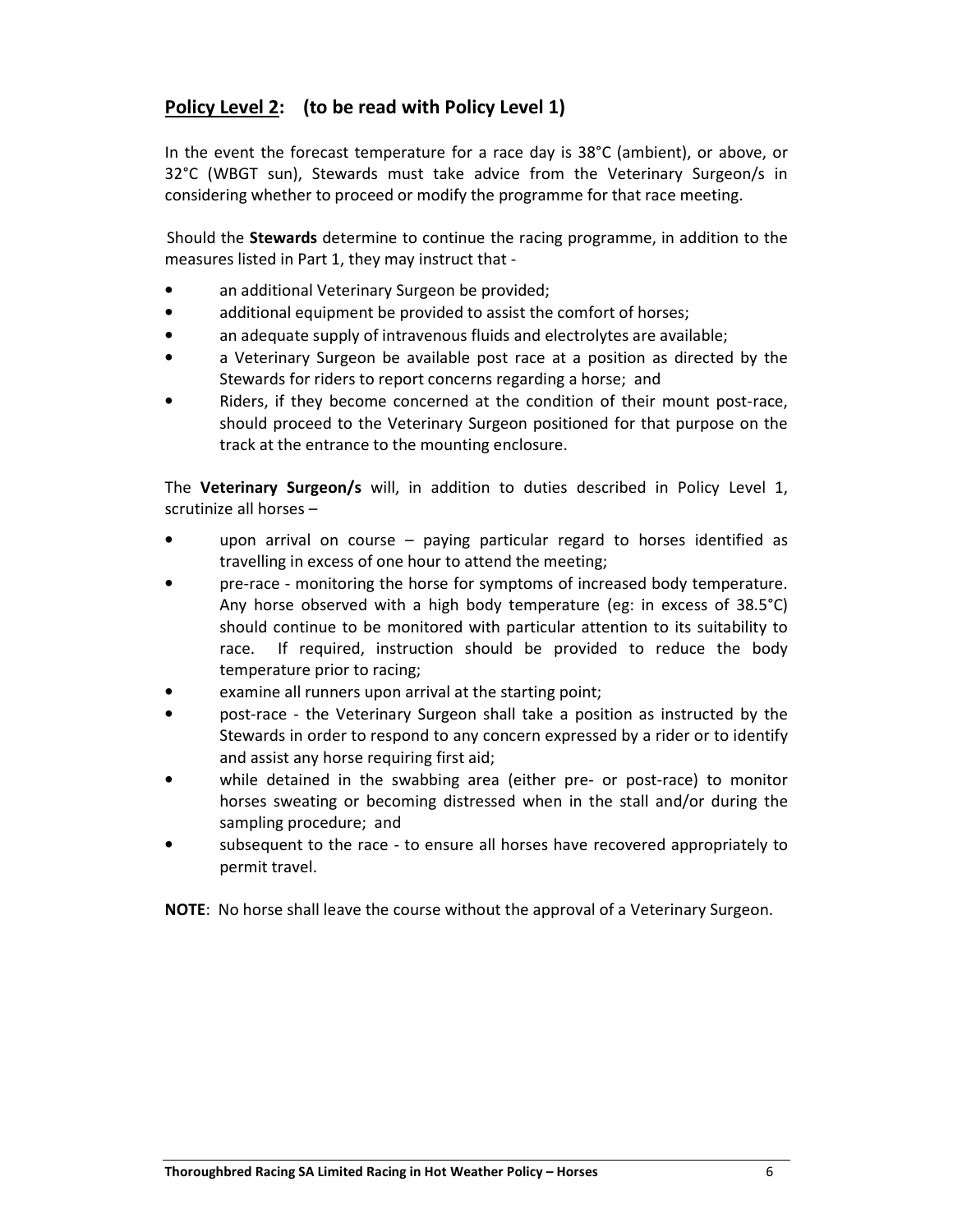#### Attention to and/or treatment for Heat Stress:

Trainers shall ensure that post-race, horses are cooled down promptly and adequately. Trainers are alerted that unless appropriate care is provided, a horse's core temperature may continue to RISE for up to 20 minutes post-race.

Evaporative cooling, particularly sweating, is the most effective means of dissipation of body heat for the exercising horse. The liberal application of cold water in shaded, well ventilated places will greatly assist the processes which enables horses to lose excessive body heat on hot days.

Using the evaporation principle it is possible to assist horses to cool after racing in hot weather. Appropriate strategies include –

- "Wet, Scrape and Walk" as water evaporates from the skin surface it removes body heat causing the horse to cool. The evaporation rate improves if horses are frequently hosed, excess water scraped from the coat and then walked, preferably in shaded, breezy areas.
- Horses may need to be hosed and scraped several times in between walks.
- Bucketing ice cold water over the horse may assist in the recovering of a heat affected horses but is not considered mandatory.
- Horses should be allowed to drink as much fresh, clean water as they require after racing.
- Horses must be allowed sufficient time to adequately cool down before being floated back to their stables.
- Positioning the horse in a cool location, preferably with access to breeze or air flow.